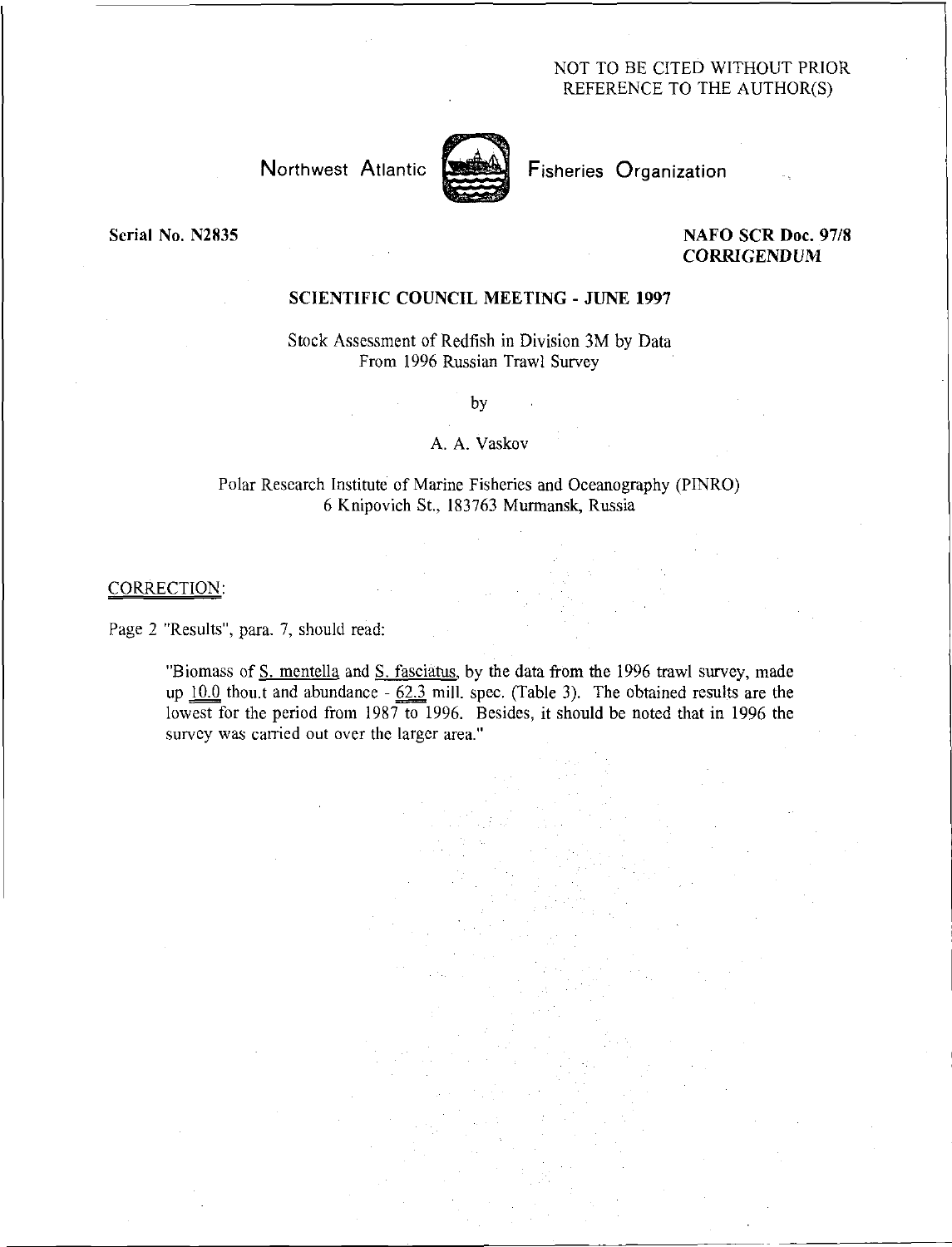# $\label{eq:2.1} \frac{1}{\sqrt{2}}\int_{\mathbb{R}^3} \frac{1}{\sqrt{2}}\left(\frac{1}{\sqrt{2}}\right)^2\left(\frac{1}{\sqrt{2}}\right)^2\left(\frac{1}{\sqrt{2}}\right)^2\left(\frac{1}{\sqrt{2}}\right)^2\left(\frac{1}{\sqrt{2}}\right)^2\left(\frac{1}{\sqrt{2}}\right)^2\left(\frac{1}{\sqrt{2}}\right)^2\left(\frac{1}{\sqrt{2}}\right)^2\left(\frac{1}{\sqrt{2}}\right)^2\left(\frac{1}{\sqrt{2}}\right)^2\left(\frac{1}{\sqrt{2}}\right)^2\left(\$

 $\label{eq:2.1} \frac{1}{\sqrt{2}}\int_{\mathbb{R}^3}\frac{1}{\sqrt{2}}\left(\frac{1}{\sqrt{2}}\right)^2\frac{1}{\sqrt{2}}\left(\frac{1}{\sqrt{2}}\right)^2\frac{1}{\sqrt{2}}\left(\frac{1}{\sqrt{2}}\right)^2\frac{1}{\sqrt{2}}\left(\frac{1}{\sqrt{2}}\right)^2\frac{1}{\sqrt{2}}\left(\frac{1}{\sqrt{2}}\right)^2\frac{1}{\sqrt{2}}\frac{1}{\sqrt{2}}\frac{1}{\sqrt{2}}\frac{1}{\sqrt{2}}\frac{1}{\sqrt{2}}\frac{1}{\sqrt{2}}$ 

 $\label{eq:2} \frac{1}{\sqrt{2}}\left(\frac{1}{\sqrt{2}}\right)^{2} \left(\frac{1}{\sqrt{2}}\right)^{2} \left(\frac{1}{\sqrt{2}}\right)^{2} \left(\frac{1}{\sqrt{2}}\right)^{2} \left(\frac{1}{\sqrt{2}}\right)^{2} \left(\frac{1}{\sqrt{2}}\right)^{2} \left(\frac{1}{\sqrt{2}}\right)^{2} \left(\frac{1}{\sqrt{2}}\right)^{2} \left(\frac{1}{\sqrt{2}}\right)^{2} \left(\frac{1}{\sqrt{2}}\right)^{2} \left(\frac{1}{\sqrt{2}}\right)^{2} \left(\frac{$  $\label{eq:2.1} \frac{1}{\sqrt{2}}\sum_{i=1}^n\frac{1}{\sqrt{2}}\sum_{i=1}^n\frac{1}{\sqrt{2}}\sum_{i=1}^n\frac{1}{\sqrt{2}}\sum_{i=1}^n\frac{1}{\sqrt{2}}\sum_{i=1}^n\frac{1}{\sqrt{2}}\sum_{i=1}^n\frac{1}{\sqrt{2}}\sum_{i=1}^n\frac{1}{\sqrt{2}}\sum_{i=1}^n\frac{1}{\sqrt{2}}\sum_{i=1}^n\frac{1}{\sqrt{2}}\sum_{i=1}^n\frac{1}{\sqrt{2}}\sum_{i=1}^n\frac$  $\sim 10^{11}$ 

 $\label{eq:2.1} \frac{1}{\sqrt{2}}\int_{\mathbb{R}^3}\frac{1}{\sqrt{2}}\left(\frac{1}{\sqrt{2}}\right)^2\frac{1}{\sqrt{2}}\left(\frac{1}{\sqrt{2}}\right)^2\frac{1}{\sqrt{2}}\left(\frac{1}{\sqrt{2}}\right)^2.$ 

 $\label{eq:2.1} \frac{1}{2} \sum_{i=1}^n \frac{1}{2} \sum_{j=1}^n \frac{1}{2} \sum_{j=1}^n \frac{1}{2} \sum_{j=1}^n \frac{1}{2} \sum_{j=1}^n \frac{1}{2} \sum_{j=1}^n \frac{1}{2} \sum_{j=1}^n \frac{1}{2} \sum_{j=1}^n \frac{1}{2} \sum_{j=1}^n \frac{1}{2} \sum_{j=1}^n \frac{1}{2} \sum_{j=1}^n \frac{1}{2} \sum_{j=1}^n \frac{1}{2} \sum_{j=1}^n \frac{$  $\label{eq:2.1} \begin{split} \mathcal{L}_{\text{max}}(\mathbf{r}) & = \mathcal{L}_{\text{max}}(\mathbf{r}) \mathcal{L}_{\text{max}}(\mathbf{r}) \mathcal{L}_{\text{max}}(\mathbf{r}) \mathcal{L}_{\text{max}}(\mathbf{r}) \mathcal{L}_{\text{max}}(\mathbf{r}) \mathcal{L}_{\text{max}}(\mathbf{r}) \mathcal{L}_{\text{max}}(\mathbf{r}) \mathcal{L}_{\text{max}}(\mathbf{r}) \mathcal{L}_{\text{max}}(\mathbf{r}) \mathcal{L}_{\text{max}}(\mathbf{r}) \mathcal{L}_{\text{max}}(\mathbf{r})$ 

 $\label{eq:2.1} \frac{1}{\sqrt{2}}\int_{\mathbb{R}^3}\frac{1}{\sqrt{2}}\left(\frac{1}{\sqrt{2}}\right)^2\frac{1}{\sqrt{2}}\left(\frac{1}{\sqrt{2}}\right)^2\frac{1}{\sqrt{2}}\left(\frac{1}{\sqrt{2}}\right)^2\frac{1}{\sqrt{2}}\left(\frac{1}{\sqrt{2}}\right)^2.$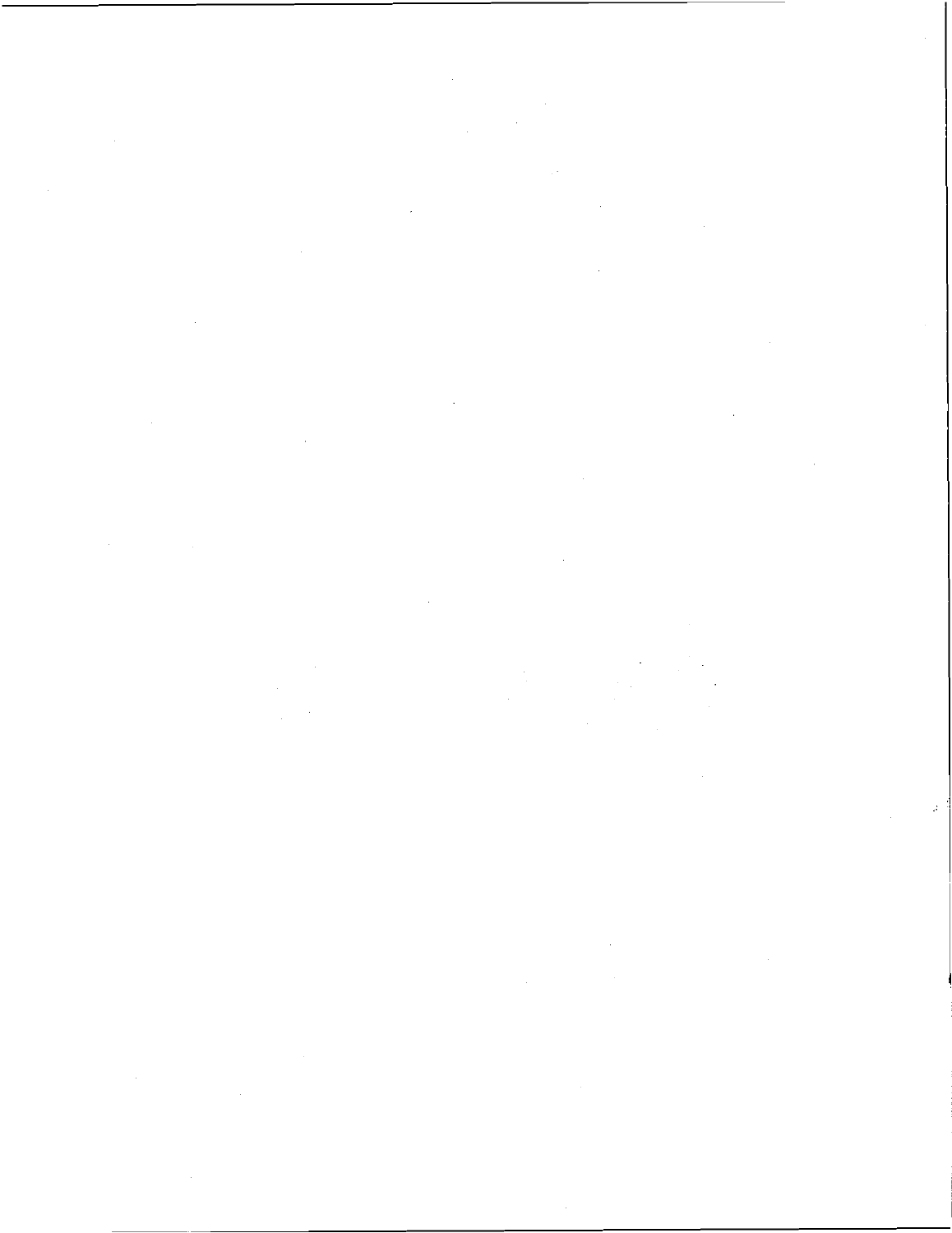NOT TO BE CITED WITHOUT PRIOR REFERENCE TO THE AUTHOR(S)

# Northwest Atlantic



## Fisheries Organization

#### Serial No. N2835 National No. N2835 NAFO SCR Doc. 97/8

#### SCIENTIFIC COUNCIL MEETING - JUNE 1997

#### Stock Assessment of Redfish in Division 3M by Data From 1996 Russian Trawl Survey

#### by

#### A. A. Vaskov

#### Polar Research Institute of Marine Fisheries and Oceanography (PINRO) 6 Knipovich St.. 183763 Murmansk, Russia

#### ABSTRACT

Estimates for abundance and biomass of refish from Sebastes genus are given by results from the trawl survey (TS) carried out on the Flemish Cap Bank in May 1996.

Data on length-age composition and distribution of group of S.mentella and S.fasciatus are also presented in the paper.

In 1996, based on the TS the abundance and biomass of the stock of S.mentella and S.fasciatus on the Flemish Cap Bank (Div.3M) were set at 62.3 mill.spec. and 10.0 thou.t, respectively. Total abundance of redfish from Sebastes genus constituted 71.9  $mill.\,spec.\,and\,biomass - 15.9$  thou.t.

Length of S.mentella and S.fasciatus at age 2-23 from catches varied from 7 to 50cm. Fish 20-23cm long at age 6-7 from the 1990-1989 high abundant yearclasses made up the main portion.

A lack of abundant yearclasses during the period of 1991-1996 indicates a poor recruitment to the redfish stock.

#### INTRODUCTION

The results presented in the paper were obtained during the trawl survey carried out by RV "Olaine" (MI-8339) on the Flemish Cap Bank in May 1996.

Three species of redfish from Sebastes genus inhabit the Flemish Cap Bank, i.e. S.mentella, S.fasciatus and S.marinus.

Estimates for redfish stocks are given in the paper for mixed aggregations of S. mentella and S. fasciatus and summarized for Sebastes genus. Data on redfish stock status presented earlier (Vaskov, Karsakov, 1996) did not include estimate for abundance and biomass of S.marinus.

#### MATERIALS AND METHODS

The trawl survey was carried out according to stratified random method (Doubleday, 1981; Bulatova, Chumakov, 1986) and agrees with the investigations performed earlier.

Hauls were done during 24 hours using a sampling bottom trawl with small-meshed insertion in a codend (a=10-12mm). On the whole<br>76 half-hour - valid - hauls - were - performed - (Fig.1) - mbo half-hour valid hauls were performed (Fig.1). The investigations were carried out to 914m depth in the area of the strata 501-520, 524, 528 and 533, according to the area stratification suggested in Bishop's paper (Bishop, 1994). 11961 sq.miles were covered by the trawl survey.

Due to a complication of exact identification the redfish were separated into two groups. The first group included mixed aggregations of S. mentella and S. fasciatus; the second one -S.marinus.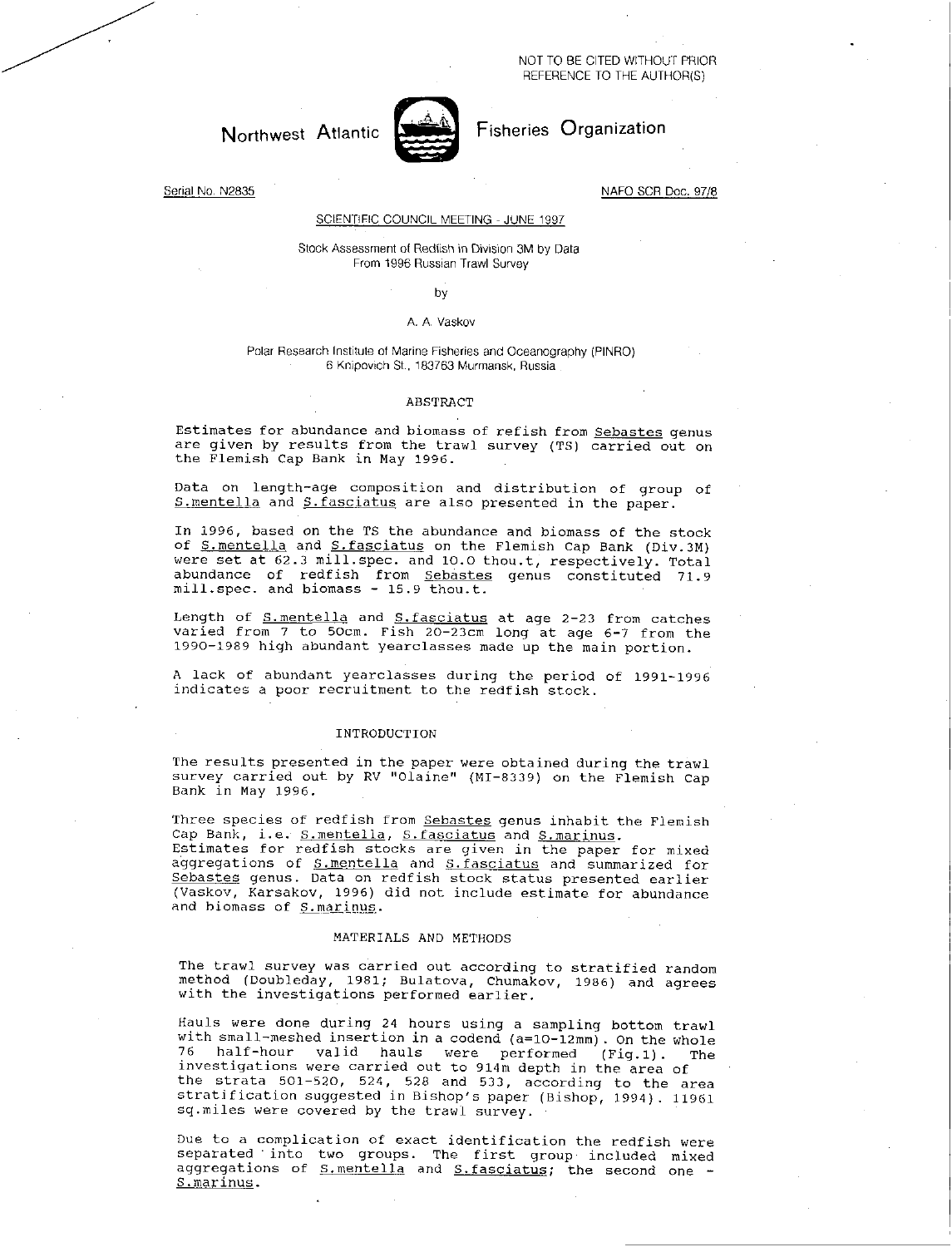Fish were aged by scales.

No TS was carried out on the. Flemish Cap Bank in 1994.

In 1995-1996 acoustic survey was not conducted.

#### RESULTS

In May, redfish were registered in catches taken from the whole area investigated on the Flemish Cap Bank (Tables 1 and 2). As a rule, mean catches of redfish in strata at 127-546m depths did not exceed 10 kg per 1 valid haul. In deeper strata below 550m mean catches varied from 10 to 27 kg. The densest aggregations of redfish were registered in stratum 519 (136.4 kg) at 550-731m depths.

Results from calculations have shown the main portion of S.mentella and S.fasciatus stock on the Flemish Cap Bank to be obtained in strata with 367-732m depths in 1996.

Length frequency of S.mentella and S.fasciatus from catches taken by valid bottom trawl varied from 7 to 50cm (Fig.2). Small-size immature redfish 20-23cm long from the 1989-1990 strong yearclasses made up the bulk of catches.

Redfish males in catches were presented by specimens at age 3-17 (Fig.3). Females were at age 3-23. On the whole 26 specimens of young redfish 7-12cm long at age 2-3 were caught during the survey period. Males and females at age 6-7 from the 1990-1989 strong yearclasses constituted a bulk of catches.

The investigations have shown that prior to 1991 an appearance of strong yearclasses of redfish was observed on the Flemish Cap Bank with a 4-5-year periodicity. No abundant yearclass was registered in that area from 1991 to 1996.

Further reduction in redfish spawning stock is noted. In 1995 a portion of fish at age above 10 made up 30% and the amount of these fishes decreased to 21.8% in 1996.

Biomass of <u>S.mentella</u> and <u>S.fasciatus</u>, by the data from the 1996<br>trawl survey, made up 20.7 thou.t and abundance - 137.9 mill.spec. (Table 3). The obtained results are the lowest for the period from 1987 to 1996. Besides, it should be noted that in 1996 the survey was carried out over the larger area.

During the period 1987-1996 total stock of redfish from Sebastes genus varied from 71.9 to 2008.0 mill. spec. by abundance and from 15.9 to 110.7 thou.t by biomass. In connection with this an increase in S.marinus stock level should be noted in 1996. Analogous estimates for the stock of this species of redfish on the Flemish Cap Bank were obtained in 1987 and 1989.

By the results from Spanish trawl survey carried out in 1995 (Vazquez, 1996) an increase in biomass of S.mentella from 35.7 to 59.3 thou.t was noted compared to 1994. In spite of this, the total stock for redfish of the whole Sebastes genus has decreased by 1.7 times. Data from the survey indicate a sharp reduction in the stock of young redfish to 15cm length. From 49.2 thou.t in 1994 the young redfish biomass reduced to 0.2 thou.t in 1995.

#### CONCLUSIONS

By results from the trawl survey carried out on the Flemish Cap Bank a reduction in redfish stock was registered. Compared to 1995, the biomass of S.mentella and S.fasciatus decreased from  $20.7$  to  $10.0$  thou.t and abundance - from  $137.9$  to  $62.3$  mill.spec. in 1996. Total biomass of redfish from Sebastes genus constituted 15.9 thou.t and abundance - 71.9 mill.spec. in 1996.

Fish 20-23cm long at age 6-7 made up the bulk of catches.

During the period 1991-1996 no abundant yearclasses were observed that indicated a poor recruitment to the redfish stock on the Flemish Cap Bank.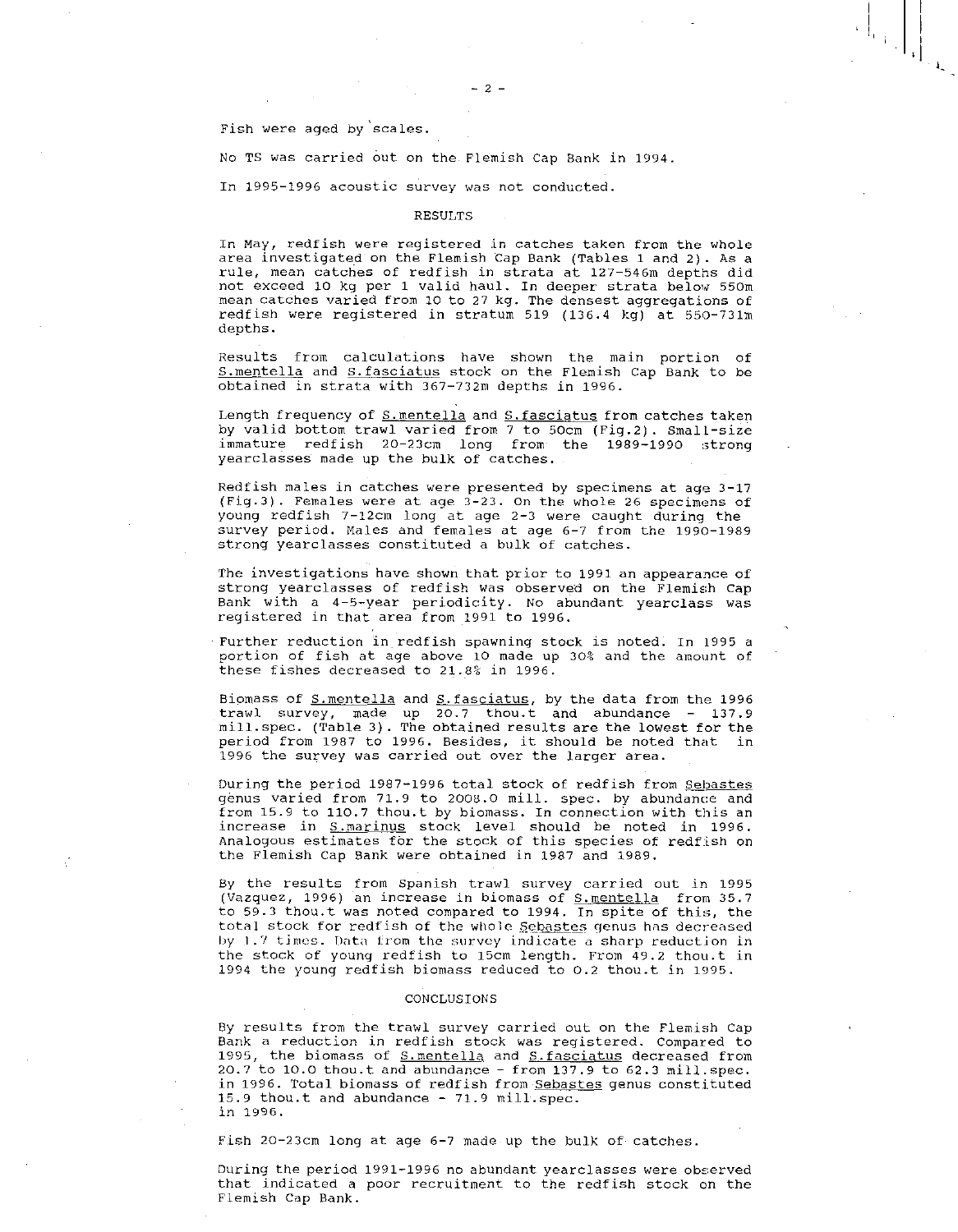### REFERENCES

- BISHOP, C.A. MS 1994. Revisions and additions to stratification schemes used during research vessel surveys in NAFO Subareas 2 and 3. NAFO SCR Doc. 94/43, Serial No. N2413, 23 p.
- BULATOVA, A.Yu., and A.K.CHUMAKOV. MS 1986. USSR trawl surveys in NAFO Subarea O, 2, 3. NAFO SCR Doc. 86/66, Serial No.N1183. 13 p.
- DOUBLEDAY, W.G. Editor. 1981. Manual on groundfish survey in the Northwest Atlantic. NAFO Scientific Council Studies. No.2. Dartmouth, Canada, 55 p.
- VASKOV, A.A. and A.L.KARSAKOV. MS 1996. Assessment of the Redfish Stock in Div.3M by the Data from the Trawl<br>Survey in 1995. NAFO SCR Doc. 96/9, Serial No. N2675, 6 p.
- VAZQUEZ, A. MS 1996. Results from Bottom Trawl Survey of Flemish Cap in July 1995. NAFO SCR Doc. 96/54, Serial No. N2730, 27 p.

|  | Table 1 . Results from the trawl survey for S.mentella |  |  |
|--|--------------------------------------------------------|--|--|
|  | and S.fasciatus in Div 3M, 1996.                       |  |  |

|          | L       | Depth, Farea, INos I Mean catch/   |             |       |                      | IAbundance, IBiomass, I |        |
|----------|---------|------------------------------------|-------------|-------|----------------------|-------------------------|--------|
| Suratuml | m       | imile sq. $\cdot$ of 1 1 valid tow |             |       |                      | '000                    | tons   |
|          |         |                                    | Itowsl fish |       | $\blacksquare$<br>kg |                         |        |
| 501      | 127-146 | 342                                | 3           | 11,7  | 1,5                  | 295,6                   | 37,4   |
| 502      | 147-183 | 838                                | 4           | 0,8   | 0,1                  | 46,6                    | 4,8    |
| 503      | 184-256 | 628                                | З           | 0,3   | 0,04                 | 15,5                    | 1,9    |
| 504      | - ''-   | 348                                | З           | 3,3   | 0,4                  | 77,3                    | 10,8   |
| 505      | - '' -  | 703                                | З           | 3.3   | 0,3                  | 173,6                   | 16,7   |
| 506      | - '' -  | 496                                | 3           | 4,7   | 0,3                  | 171,5                   | 12,7   |
| 507      | 258-366 | 822                                | 3           | 11.7  | 0,6                  | 710.4                   | 37,9   |
| 508      | - ''-   | 646                                | З           | 2,3   | 0,3                  | 111,6                   | 14,4   |
| 509      | -"-     | 314                                | з           | 23.0  | 2,6                  | 535.0                   | 61,2   |
| 510      | - ''-   | 951                                | З           | 40.3  | 3,9                  | 2841,3                  | 278,1  |
| 511      | - '' -  | 806                                | 3           | 51,0  | 5,6                  | 3044.9                  | 333,2  |
| 512      | 367-546 | 670                                | 3           | 27,0  | 3,7                  | 1340,0                  | 183,2  |
| 513      | - '' -  | 249                                | З           | 4,7   | 0,7                  | 86.1                    | 12,0   |
| 514      | - '' -  | 602                                | . 3         | 88.31 | 11,1                 | 3939,0                  | 494,1  |
| 515      | - '' -  | 666                                | 3           | 130,7 | 17,1                 | 6446, 2                 | 842,9  |
| 516      | 550-731 | 634                                | З           | 79.3  | 19,1                 | 3725,7                  | 897,7  |
| 517      | - '' -  | 216                                | 4           | 94,8  | 15,0                 | 1516,0                  | 240,4  |
| 518      | - '' -  | 210                                | 5           | 188.4 | 27,0                 | 2930, 7                 | 419.7  |
| 519      | - ''-   | 414                                | 3           | 808,3 | 136,4                | 24788,9                 | 4183,8 |
| 520      | 732-914 | 525                                | 4           | 110,3 | 23,0                 | 4287.5                  | 894.1  |
| $524 -$  | ساليات  | 253                                | 5           | 119,2 | 19,2                 | 2233,9                  | 360,8  |
| 528      | دالد    | 530                                | 3           | 55,7  | 14,2                 | 2185.4                  | 556,2  |
| 533      | - '' -  | 98                                 | 3           | 104,7 | 14,6                 | 759,8                   | 106, 2 |
| Total    |         | 11961                              | 76          |       |                      | 62262,3                 | 9999,9 |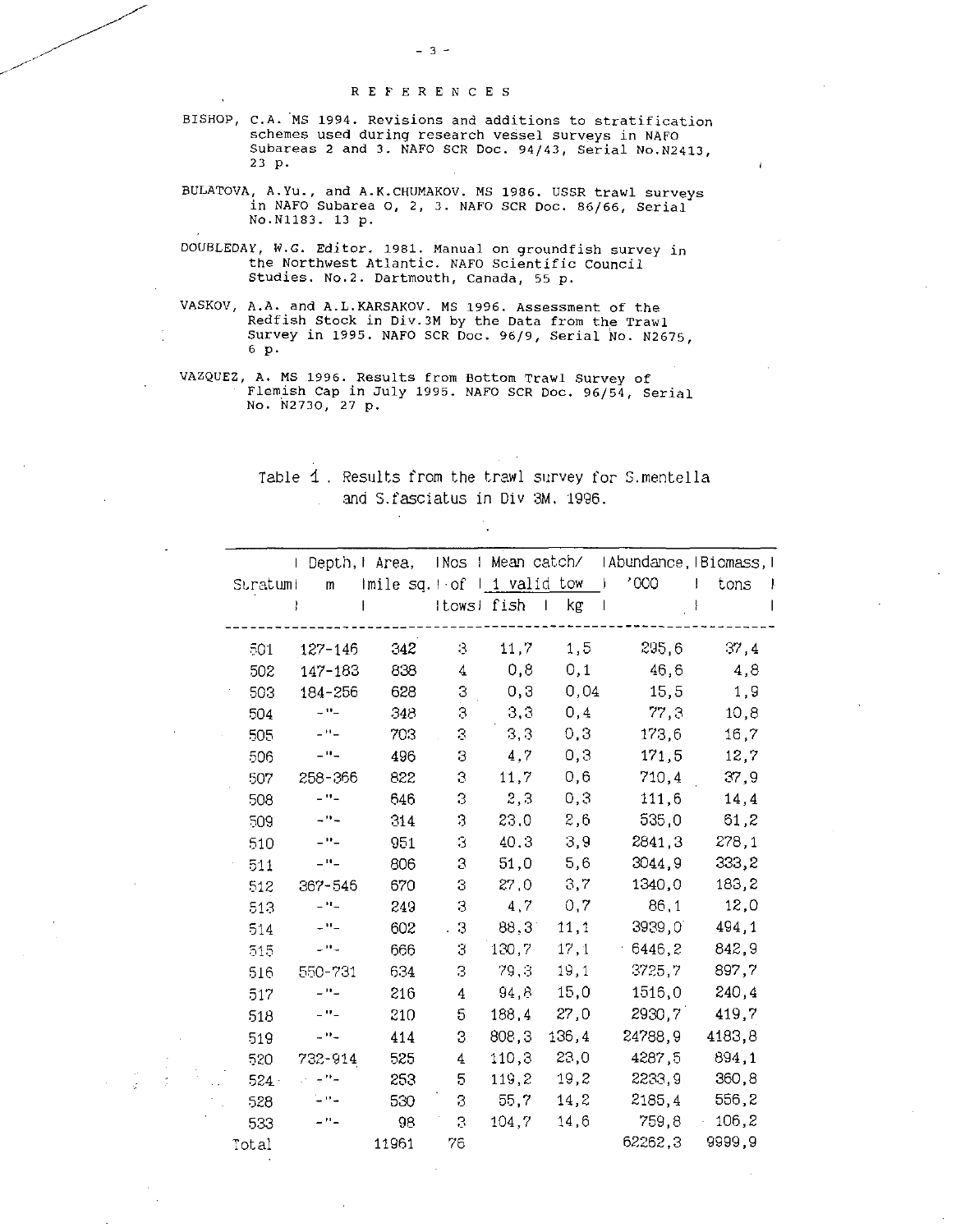|     | Stratuml Depth, Area, I    |         | 1989  | 1990             | 1991  | 1992                     | 1993    | 1995  | 1996  |
|-----|----------------------------|---------|-------|------------------|-------|--------------------------|---------|-------|-------|
|     | $\mathbf{m}$               | $nm^2$  |       |                  |       |                          |         |       |       |
| 501 | 128-146                    | 342     |       |                  | 0.04  |                          |         | 0.04  | 1.5   |
| 502 | 147-183                    | 838     |       |                  | 0.4   |                          |         | 4     | 0.1   |
| 503 | 185-256                    | 628     | 84.9  |                  | 0.4   | 1.7                      | 0.4     | 0.4   | 0.04  |
| 504 | $-$ H $-$                  | 348     | 0.5   | 0.01             | 0.6   | $\overline{\phantom{a}}$ |         | 1.8   | 0.4   |
| 505 | $\omega$ H $\pm$           | 703     | 0.4   |                  | 1.0   | 0.1                      | $0.3$ . | 1.2   | 0.3   |
| 506 | $ -$                       | 496     | 0.9   | 0.2              | 1.2   | 2.3                      |         | 0.6   | 0.3   |
| 507 | 258-366                    | $822 -$ | 45.1  | 3.8              | 23.7  | 7.7                      | 319.7   | 1.8   | 0.6   |
| 508 | $ +$ $-$                   | 646     | 259.1 | 1.9 <sub>1</sub> | 1.0   | 10.3                     | 94.0    | 0.8   | 0.3   |
| 509 | $ -$                       | 314     | 191.1 | 44.9             | 12.0  |                          | 350.4   | 18.3  | 2.6   |
| 510 | $ \mu$ $-$                 | 951     | 112.7 | 94.2             | 25.3  | 19.1                     | 161.0   | 44.1  | 3.9   |
| 511 | $\omega$ $\Omega$ $\omega$ | 806     | 363.3 | 42.2             | 190.8 | 8.3                      | 119.4   | 5.1   | 5.6   |
| 512 | 367-549                    | 670     | 286.3 | 39.9             | 32.4  | 35.2                     | 65.2    | 6.0   | 3.7   |
| 513 | $ \cdots$                  | 249     | 68.2  | 25.0             | 22.1  | $\sim$ $-$               | 266.9   | 35.4  | 0.7   |
| 514 | $ \cdot$ $-$               | 602     | 70.2  | 32.1             | 61.9  | 14.0                     | 59.4    | 131.0 | 11.1  |
| 515 | $ \mathbf{H}_{\infty}$     | 666     | 83.5  | 29.7             | 88.8  | 91.6                     | 110.6   | 4.9   | 17.1  |
| 516 | 550-731                    | 634     | 75.5  | 18.7             | 50.4  | 59.5                     | 12.0    | 127.2 | 19.1  |
| 517 | $ \mathbf{H}$              | 216     | 88.0  | 33.0             | 18.6  | $\sim$ $\sim$            | 104.8   | 51.1  | 15.0  |
| 518 | $\sim -1$                  | 210     | 23.6  | 12.9             | 533.1 | 20.5                     | 29.2    | 140.4 | 27.0  |
| 519 | $ ^{\prime\prime}$ $-$     | 414     | 65.7  | 7.6              | 333.7 | 171.1                    | 9.1     | 16.7  | 136.4 |
| 520 | 732-914                    | 525     |       |                  |       |                          |         |       | 23.0  |
| 524 | $ -$                       | 253     |       |                  |       |                          |         |       | 19.2  |
| 528 | $\omega$ H $\omega$        | 530     |       |                  |       |                          |         |       | 14.2  |
| 533 | $-11-$                     | 98      |       |                  |       |                          |         |       | 14.6  |
|     |                            |         |       |                  |       |                          |         |       |       |

Table 2. Data on average catches (kg) per one valid tow from the Russian trawl surveys for S.mentella and S.fasciatus in Div. 3M by stratum in 1989-1996 \* .

\* No investigations were carried out in 1994 .

|  | Table 3. Estimates provided by the trawl survey for redfish |  |
|--|-------------------------------------------------------------|--|
|  | in Div. 3M for 1987-1996.                                   |  |

|      |      |      | I Sebastes marinus ISebastes mentella I |       | Total                                                                                      |       |
|------|------|------|-----------------------------------------|-------|--------------------------------------------------------------------------------------------|-------|
| Year |      |      | I and S.fasciatus                       |       |                                                                                            |       |
|      |      |      |                                         |       | Numbers, Biomass,   Numbers, Biomass,   Numbers, Biomass,                                  |       |
|      |      |      |                                         |       | Ifish 10 <sup>6</sup> 1 thou.t Ifish 10 <sup>6</sup> 1thou.t Ifish 10 <sup>6</sup> 1thou.t |       |
|      |      |      |                                         |       |                                                                                            |       |
| 1987 | 12.5 | 4.3  | 463.2                                   | 106.4 | 475.7                                                                                      | 110.7 |
| 1988 | 29.7 | 14.4 | 183.1                                   | 47.0  | 212.8                                                                                      | 61.4  |
| 1989 | 15.1 | 6.8  | 283.8                                   | 83.3  | 298.9                                                                                      | 90.1  |
| 1990 | 6.4  | 3.0  | 74.7                                    | 17.7  | 81.1                                                                                       | 20.7  |
| 1991 | 1.9  | 0.1  | 2006.1                                  | 45.4  | 2008.0                                                                                     | 45.5  |
| 1992 | 0.6  | 0.3  | 119.5                                   | 18.2  | 120.1                                                                                      | 18.5  |
| 1993 | 8.1  | 2.8  | 681.7                                   | 69.8  | 689.8                                                                                      | 72.6  |
| 1994 |      |      |                                         |       |                                                                                            |       |
| 1995 | 2.7  | 0.9  | 137.9                                   | 20.7  | 140.6                                                                                      | 21.6  |
| 1996 | 9.6  | 5.9  | 62.3                                    | 10.0  | 71.9                                                                                       | 15.9  |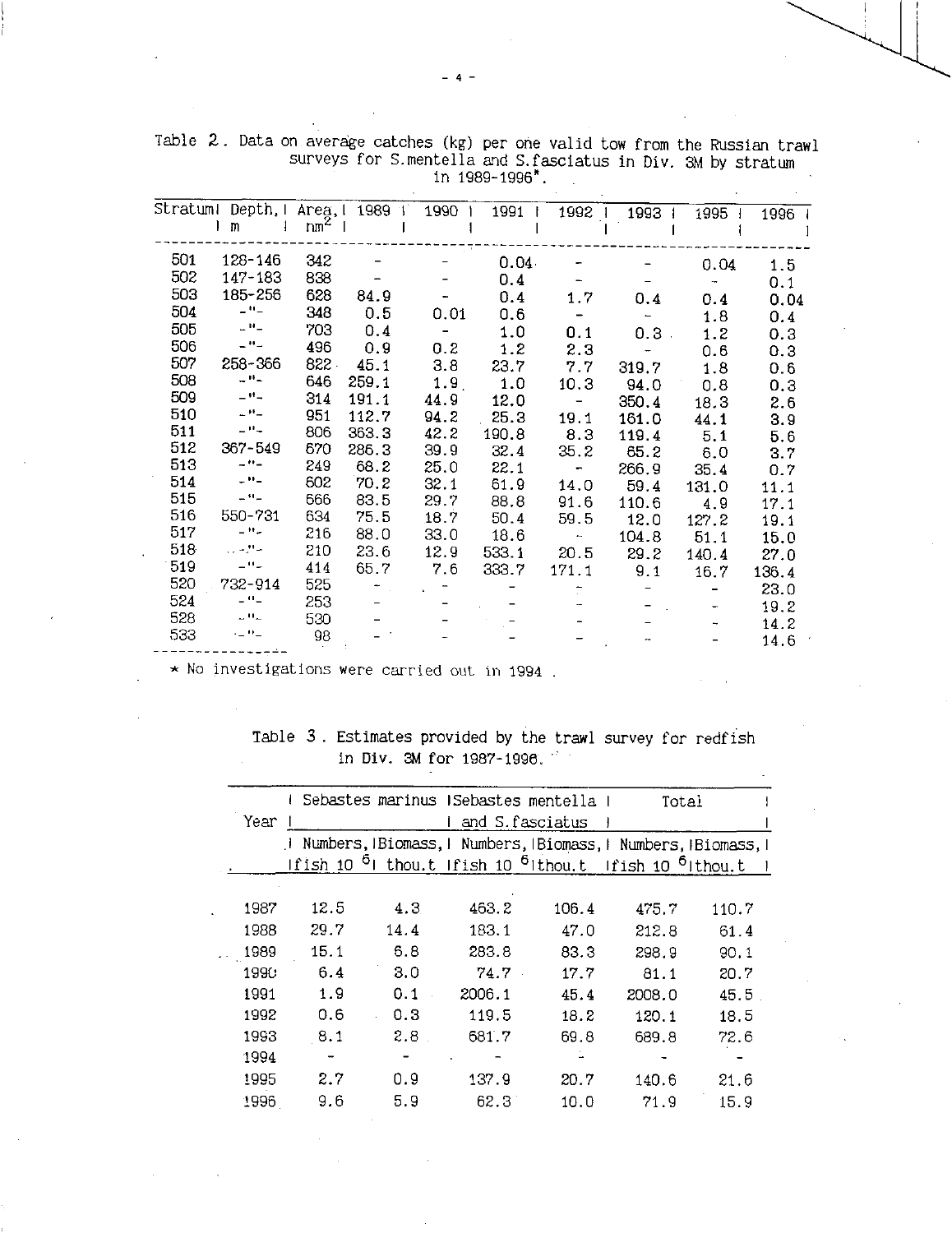

Fig. 1. Position of trawl stations in Div. 3M in 1996.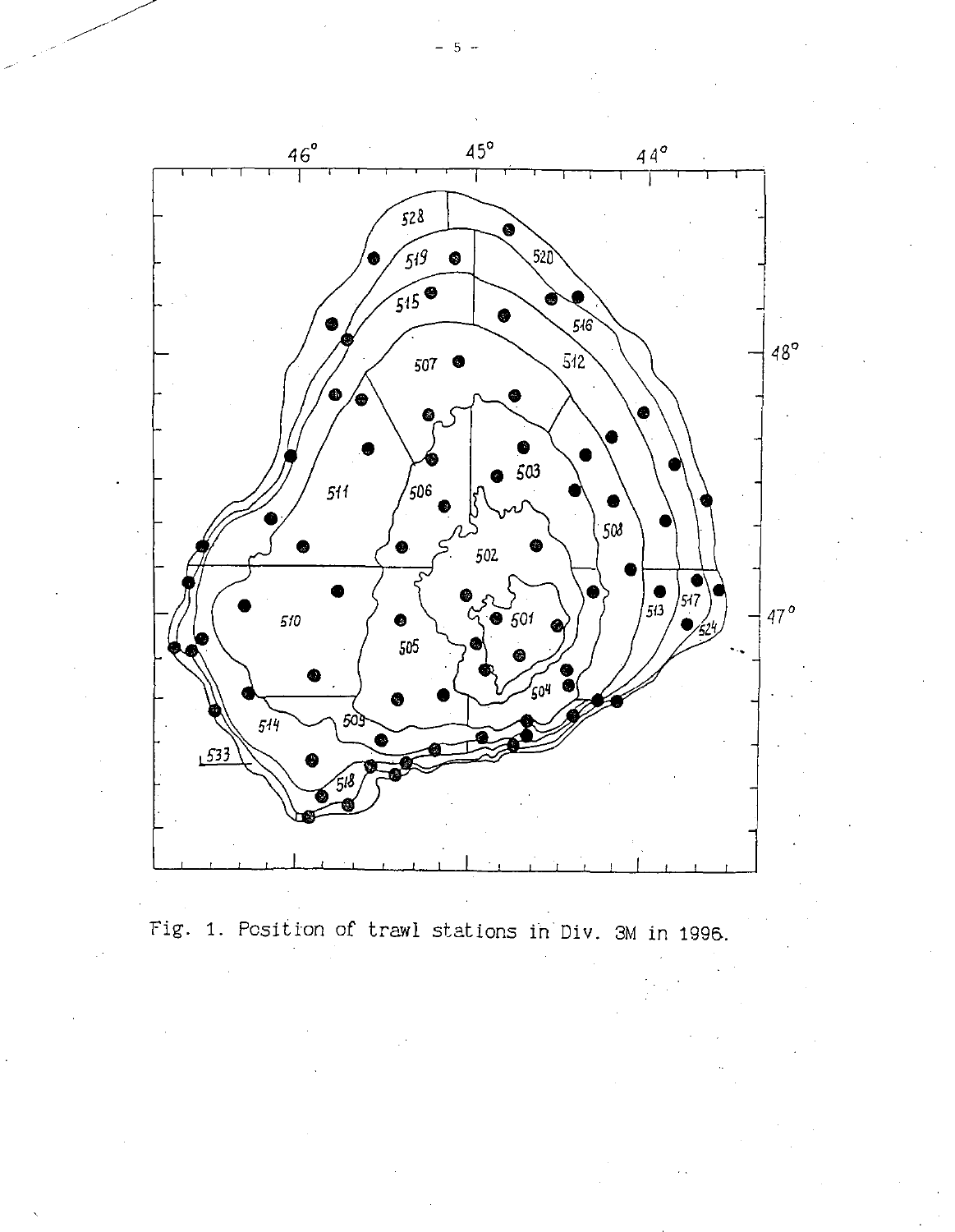

Fig. 2. Size composition of <u>S.mentella</u> and <u>S.fasciatus</u> in catches taken with a small-meshed trawl in Div. 3M in 1990-1996.